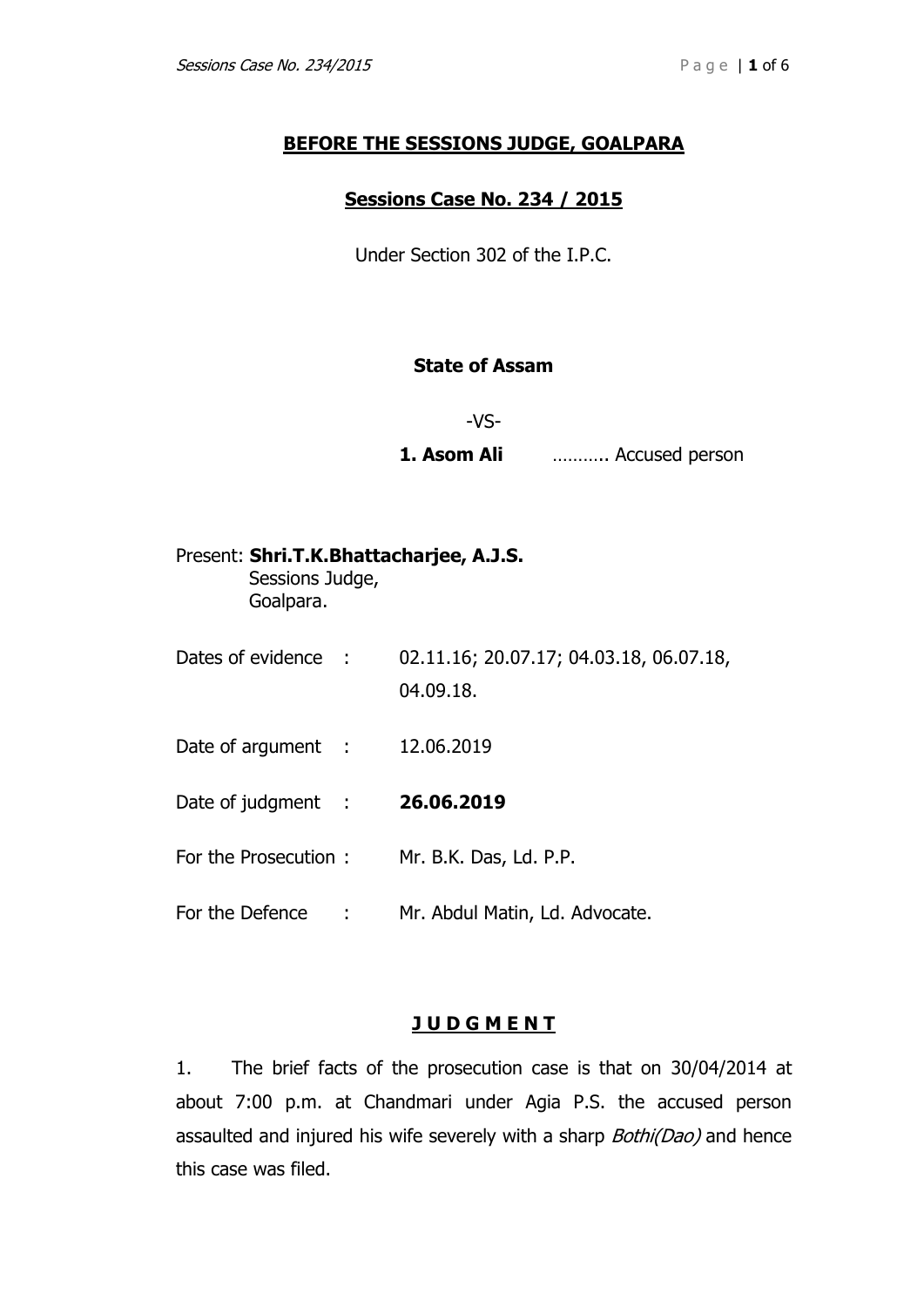2. On receipt of information to that effect a GDE was made vide Agia P.S. GDE No. 05 dated 01-05-2014 and subsequently the police registered a case vide Agia P.S. Case No. 52/2014 u/s 326/307/34 of the I.P.C. and after the investigations were completed the police submitted a chargesheet against the above-named accused person u/s 326/307/302 of the I.P.C. sending him up for the purpose of trial.

3. Thereafter, on appearance of the said accused person before the learned Committal Court the relevant copies were furnished to him and the case was committed and thereafter, vide order dated 28/01/2016 this Court was pleased to frame a charge u/s 302 of the I.P.C. against the accused person and the contents of the said charge was also read over and explained to the accused person to which he pleaded not guilty and claimed to be tried. Accordingly, the trial of this case commenced.

4. In the course of the trial, 7(seven) witnesses were examined in support of the prosecution case which included the informant, medical officer and also the Investigating officer of this case and after the prosecution evidence concluded, the examination of the accused person u/s 313 Cr.P.C. was conducted and his statements were recorded during which he declined to adduce any evidence in his defence.

5. Thereafter, the arguments of the Ld. respective counsels of both the sides were heard and the entire evidence in the case record was duly perused.

# **Point for determination:-**

6. Whether on or about the 30/04/2014 at about 7:00 p.m. at Chandmari under Agia P.S. the present accused person committed the murder of his wife Sajmina Bibi @Chenehi Begum in his house, as alleged?

### **Discussion , Decision and Reason:-**

7. The PW-1 had filed the ejahar, Ext-1 vide which the police were informed about the occurrence and from his testimony it is found that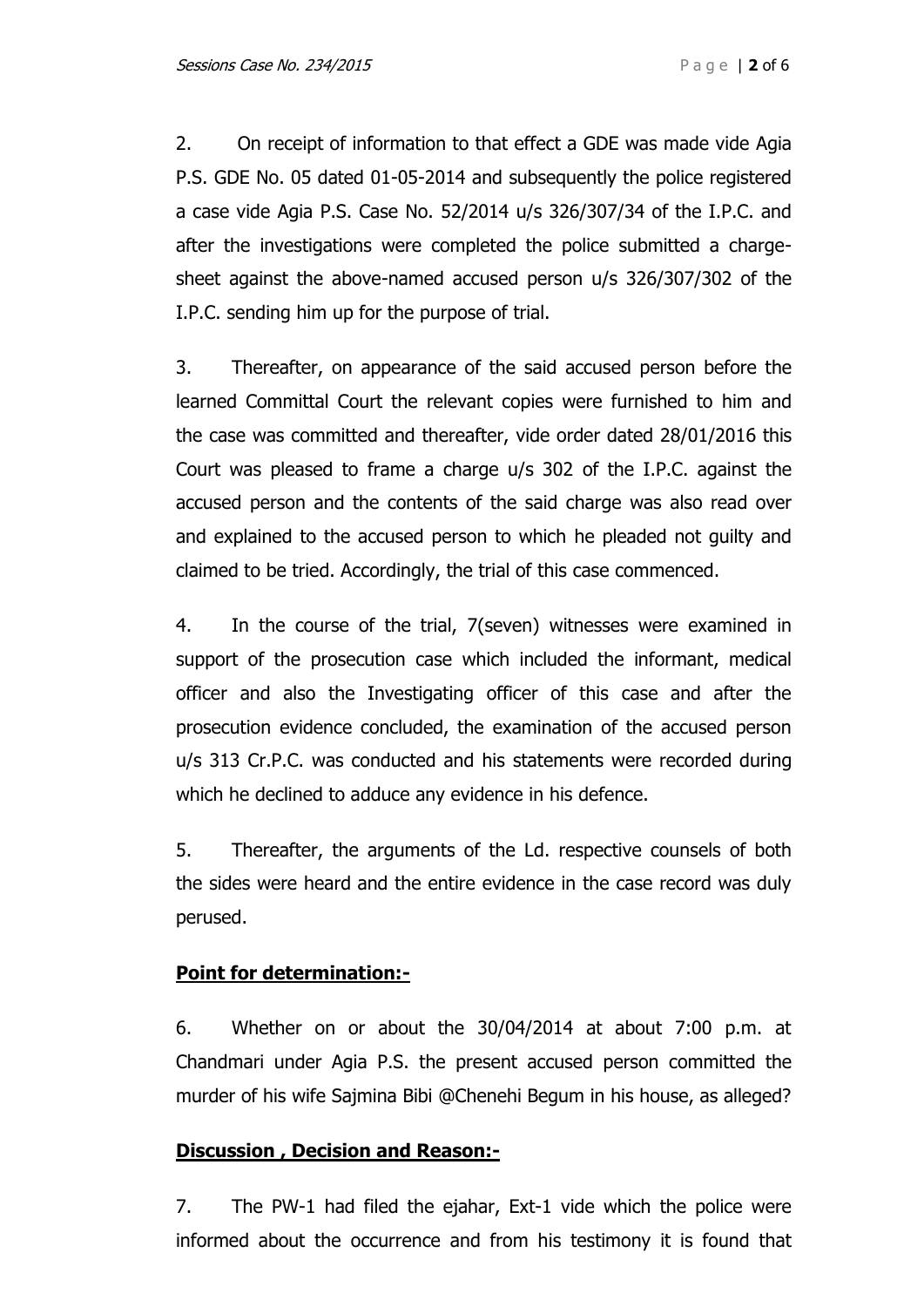according to him, one day when he was in the Agia P.S. the accused surrendered there and confessed that he had cut his wife and killed her. The P.W.-1 further deposed that the victim was taken to Goalpara Civil Hospital and then to Guwahati from where she was brought to her mother's house at Krishnai where she subsequently died. His cross examination reveals that he had not seen the occurrence.

8. The PW-2 was one Sofiqul Islam and according to this P.W. on the day of occurrence he heard hue and cry in the house of the accused and went there and found that the victim was cut and she was taken to Golapara Civil Hospital by 108, and subsequently she died. His cross examination reveals that he had not seen the occurrence.

9. The PW-3 was Dr. B. J. Baishya who conducted the post mortem examination on the dead body of the victim Sajmina Bibi and from his testimony as well his report, the Ext-2, it is found that Sajmina had died as a result of head injury caused by sharp weapon which was antemortem in nature.

10. The P.W.-4 was one Sahe Imran who is the father of the deceased and from his testimony it is found that his daughter was married to the accused and they were leading a peaceful conjugal life and on the day of the occurrence he heard about the injury of his daughter and came to know that she was admitted to Goalpara Civil Hospital and later when he came to visit her in hospital he saw injury over her head. From his testimony it is also found that his daughter was referred to GMCH, Guwahati for better treatment and accordingly she was admitted there and after 1 week she was released from GMCH as there was improvement of her injuries. Thereafter, the PW-4 took her to his house where she died after 3 days at about 5:00/6:00 am as she was suffering from high temperature. His cross examination shows that his daughter was having cordial relationship with her husband and her in-laws. This witness also could not say how his daughter got injury on her head.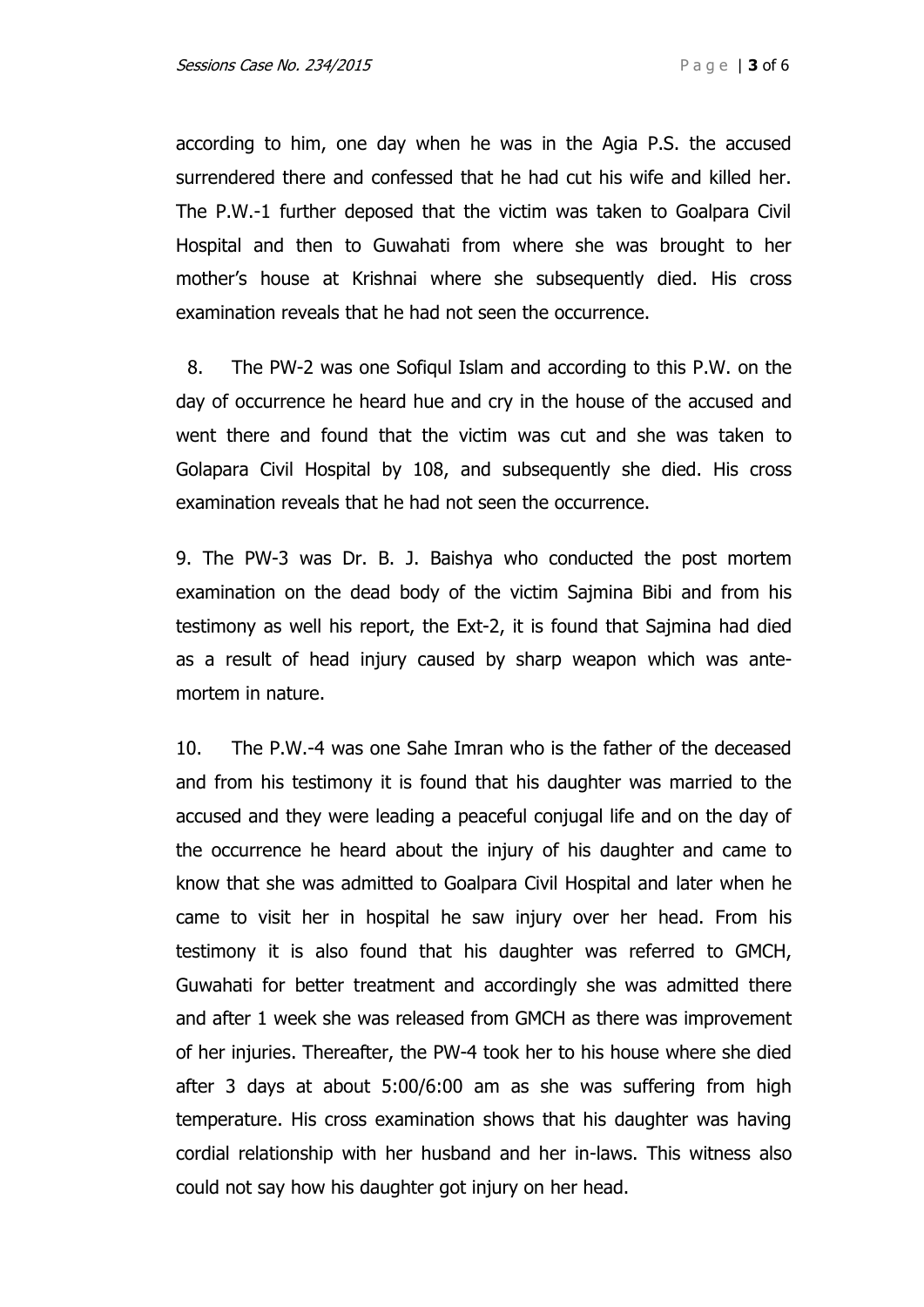11. The PW-5 was one Ishidul Ali and from his testimony it is found that he could not say anything worthwhile during his deposition in the court in order to lend any support to the prosecution case and he failed to state anything against the persons who may have been involved in the alleged occurrence.

12. The PW-6 was one Asmot Ali who is the younger brother of the accused and according to him the victim sustained injuries by falling and she was hospitalized and after treatment she was taken by her father to his house where she subsequently died.

13. The P.W. 7 was the Police official who took part in the investigation of this case and from his testimony it is found that during the investigation he recorded the statements of witnesses, seized a dao vide Ext.-5, prepared a sketch map which was brought on record as the Ext.-6, collected the inquest report and the postmortem report respectively vide Ext.-2 and 3. From his cross-examination it is found that he did not record the statement of victim, he did not seized any document with respect to medical treatment of the victim at GMCH, he did not make any effort for getting recorded the confessional statement of the accused etc.

14. The prosecution side did not examine any other witnesses and from the entire materials available in the case record, it is found that the P.W.s-2, 4, 5, and 6 have failed to state anything incriminating against the accused person and the P.W.-7 who was the Investigating officer and the PW-1 who was the informant both deposed that the accused went to the Agia P.S. and reported that he himself caused grievous injuries upon his wife by cutting her. According to the P.W.-1 the accused had stated that he had cut his wife and killed her and according to the P.W.-7(IO) the accused had stated that he had cut his wife and injured her grievously.

15. Apart from that, the ejahar was also not filed immediately after the occurrence and does not mention anything about the accused surrendering at the police station and no reasons for the delay that was caused were given in the Ext.-1 even though the informant claimed that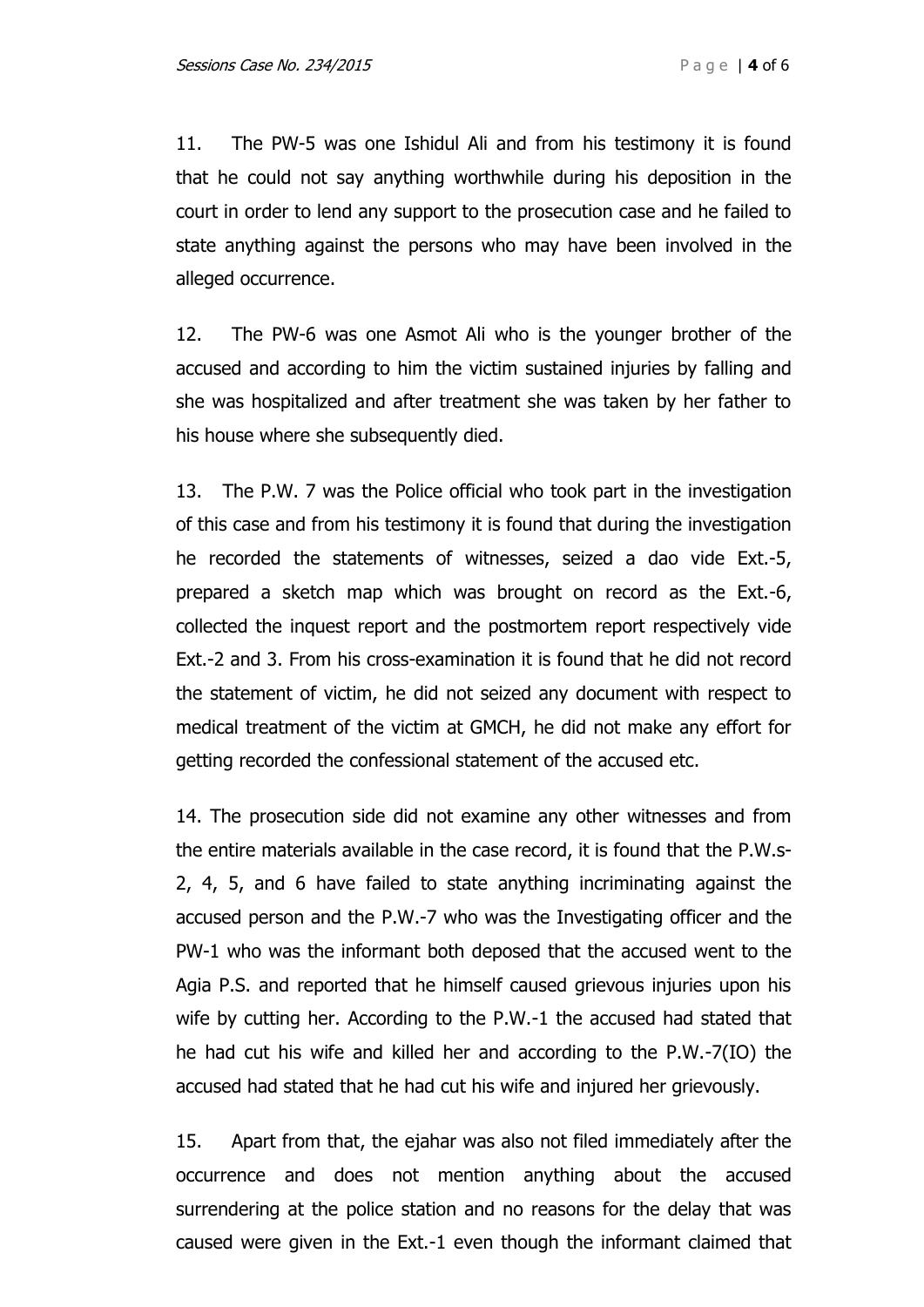he was present at the Agia P.S. at the time the accused allegedly surrendered there. It may be mentioned in this context that, by placing reliance on the decisions reported in **2012(1) Gauhati Law Journal 112 and 2018(6) Gauhati Law Journal 709** it is apparent that the statement allegedly made by the accused before the police at the police station is inadmissible in evidence and moreover, the seized dao which was also not exhibited in the court as a material exhibit cannot help the prosecution case to any significant extent and the mere seizure of a dao from the house of the accused cannot be accepted as conclusive evidence against him and the whole fact of surrender before the police without there being any other supporting evidence to implicate him in the crime would not make him guilty. Further, no blood stained clothes were seized in connection with this case and moreover, the father of the victim categorically stated that the victim and the accused were having a cordial relationship and moreover, no effort was made by the IO to record the statement or dying deceleration of the deceased victim despite the fact that she only died after a considerable period of time from the date of the alleged occurrence which was also in her father's house and during which she was suffering from high temperature. While appreciating the evidence in criminal cases the courts must remember that in the absence of any eye witnesses the circumstantial evidence, if any, must form a complete chain implicating the accused but in the instant case the chain of circumstances is completely broken and there are numerous missing links and discrepancies in the evidence adduced by the prosecution and taking into consideration all the facts and circumstances of this case I am of the opinion that the prosecution has failed to establish the charges against the accused beyond reasonable doubt.

16. In the result, the accused person named above is not found guilty u/s 302 of the IPC beyond reasonable doubt and as such he is acquitted of the said charge and set at liberty forthwith. His bail bond shall however remain in force for the next six months.